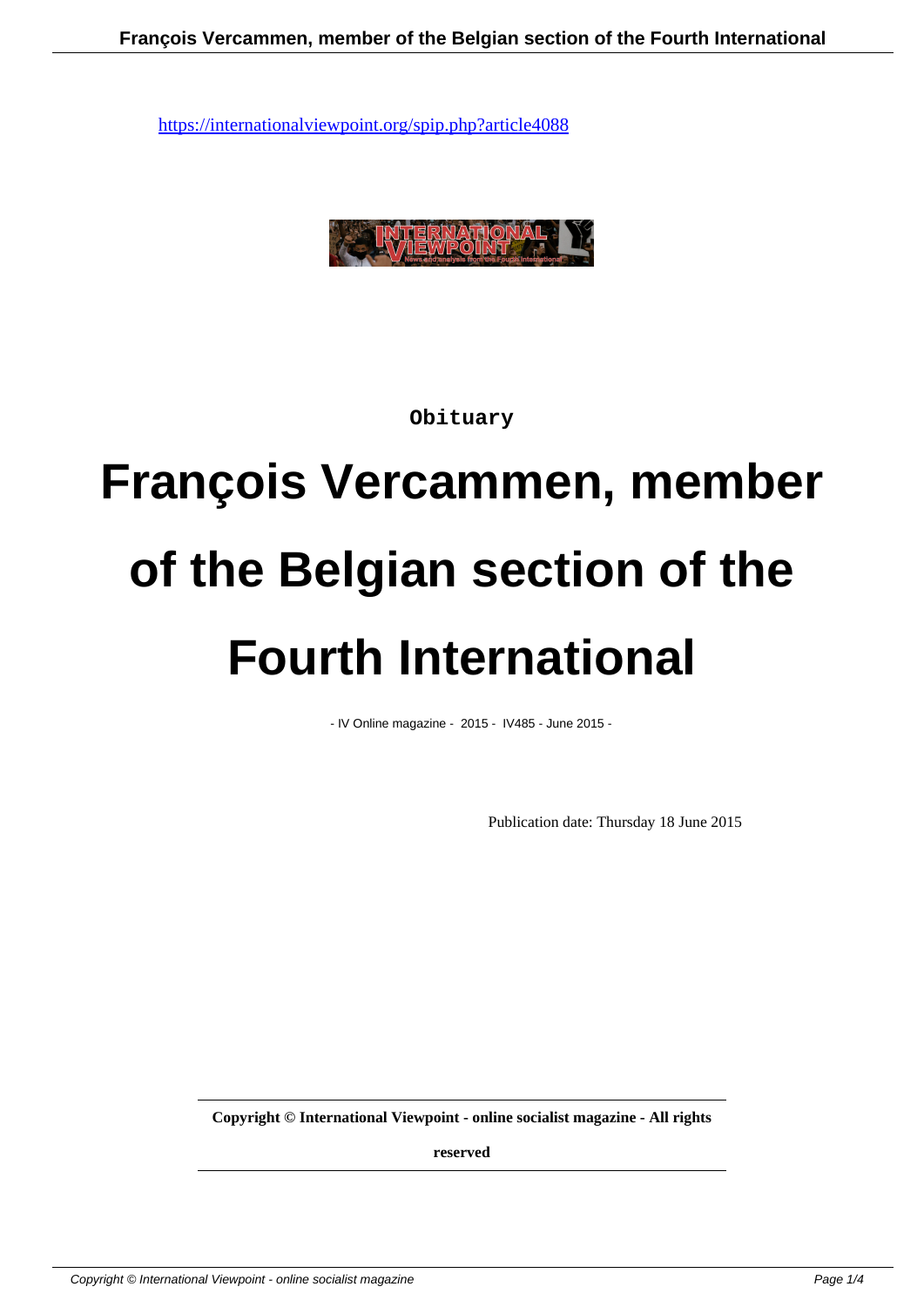**We have heard of the death of our Belgian comrade François Vercammen on Tuesday, June 16, 2015 after a long illness. Aged 69, François was a pillar of the LCR (Belgian section of the Fourth International) but also one of the main leaders of the Fourth International. For years, thanks to his knowledge of several languages, he had regularly monitored the activities of its different sections and in particular of the French LCR.**

A faithful companion of our comrade, Ernest Mandel, a Belgian economist recognized worldwide, François was himself the author of many books and publications and was for a long time involved with training at the Amsterdam School.

He attentively followed the debates in the LCR up to the creation of the NPA and many will remember his ability to listen, his kindness and his simplicity. Very open to all developments and debates, he nonetheless maintained the rigor necessary to revolutionary combat.

He was known for his laughter, his love of life and of activism until a stroke a few years ago which quickly cut him off from the world.

### **Alain Krivine**

## **The death of our comrade François Vercammen**

Our friend and comrade François Vercammen died on Tuesday, June 16, 2015. François had been ill for years and had been cared for in an institution for the last few months. He passed away peacefully, in the presence of his companion, Leen, surrounded by the affection of his loved ones.

François's conscious political life was entirely devoted to the struggle for the emancipation of the exploited and oppressed. Born into a family of Antwerp dockworkers, François was won at a very young age to revolutionary Marxism and to the Fourth International. Through his profound knowledge of the working class, his great historic culture and his strategic vision, he rapidly established himself as a leader of the first level, first in Belgium and then in Europe.

Within the Belgian section, François was noted particularly for his fine analysis of the strength and the weaknesses of the labour movement, particularly from what he called the "oppositional reformism" of the FGTB. Many trade unionists have benefited from his insights, simple without superficiality and pedagogic without paternalism.

Within the Fourth International, François participated, with Pierre Rousset, in the foundation of the International Institute for Research and Education in Amsterdam, within which he perfected his knowledge of the Russian revolution and of the thought of Lenin, of whom he was a great admirer.

During his last active years, François threw all his strength and intelligence into the analysis of the "European despotic proto-state" and the construction of the European Anti-Capitalist Left (EACL). Constantly travelling from one end of the continent to the other, he was involved in actively building links between the Italian PRC, the Scottish SSP,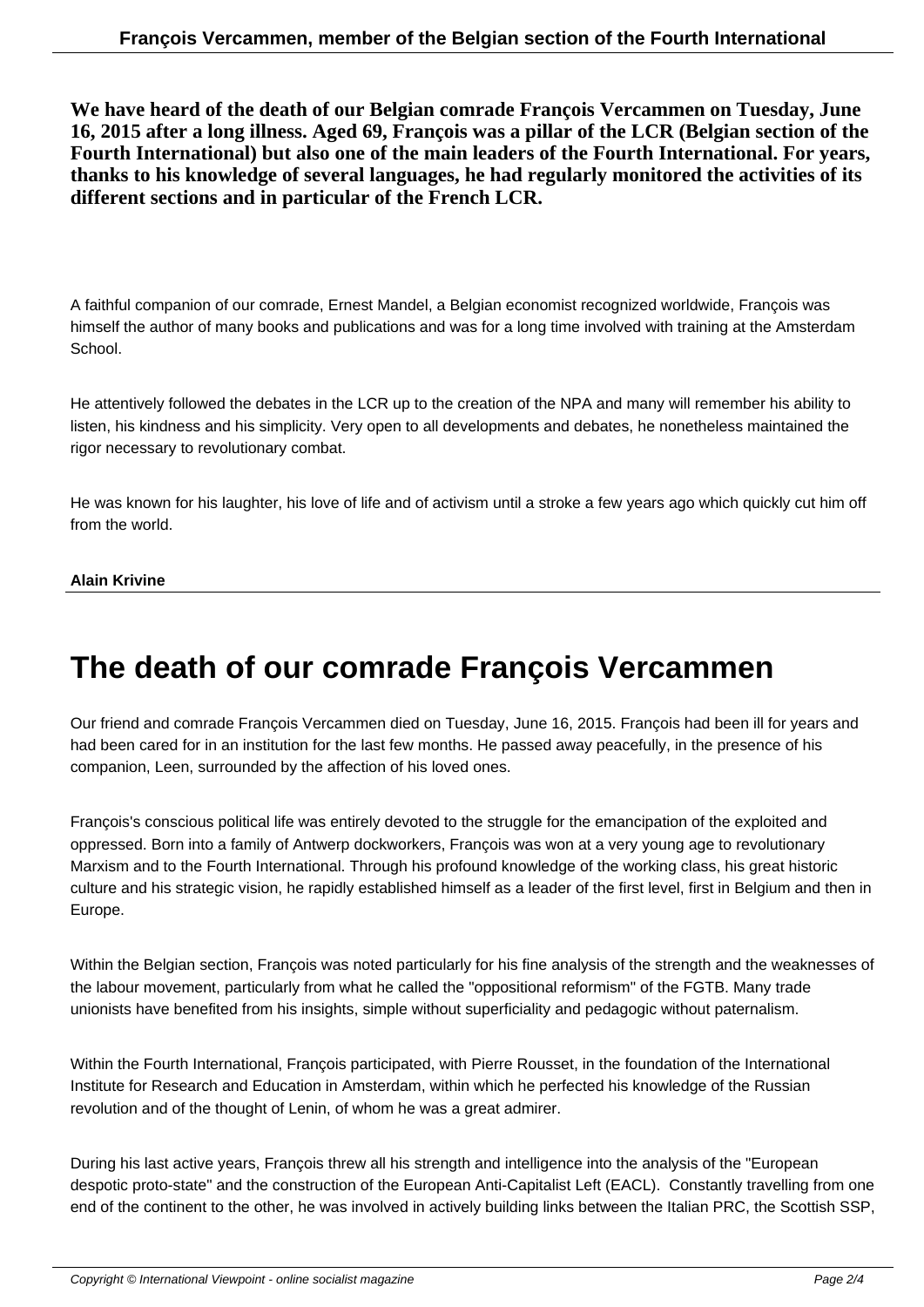the Red-Green Alliance of Denmark, the Portuguese Left Bloc, and the French LCR, in particular.

In 2005, François took an important role in the organization of a symposium in tribute to his spiritual father, Ernest Mandel, ten years after the death of the latter. Those who knew him retain the memory of a man who was friendly, helpful, fully dedicated to the cause of the emancipation, contemptuous of honours and those who sought them.

François was a formidable and intransigent polemicist, but someone who, in debates, never left the terrain of the ideas and principles to which he devoted his life. A special tribute will be made on July 3, 2015 in Brussels, in the afternoon (the time is not yet fixed), in the salle La Tentation, rue de Laeken 28. We will return soon on the life of François, on this site.

In the name of the LCR, we express our very sincere condolences to Leen and to François's family. The struggle continues, and "Swa" remains in our hearts.

## **Daniel Tanuro and Thomas Weyts**

# **François Vercammen, a militant generation**

François Vercammen was one of our leading cadre coming out of the 1960s youth radicalization. Playing an important role in the renewal of the organization in Belgium, he was actively involved in the Fourth International in the constitution a leadership team composed of activists from the same generation (from various countries and continents) - alongside "old" comrades such as Ernest Mandel, Livio Maitan and Pierre Frank. His main field of activity was Europe.

He drew heavily on the European experience when we together launched the International Institute for Research and Education (IIRE) in Amsterdam in 1982 (he remained a co-director until 1985). At the time, two three-month educational sessions were held each year in the institute. The purpose not just "transmitting" "knowledge," but more thinking collectively - with participants, as well as visiting speakers - abouts the lessons of the history of social and revolutionary struggles. In particular, it was an opportunity for our generation of activists in the FI to take stock after some two decades of non-stop activity. Thus, from one session to another, the lectures were enriched by the discussions with Europeans, North and Latin Americans, Asians or Africans, belonging to a range of quite different organizations, not necessarily members of our International. The "educators" were educating themselves through these plural exchanges [1].

Beyond the West European issues, François took up at the IIRE, his substantive work on the Russian Revolution, the Bolshevik Party and Len[in](#nb1)'s thought. We came together in working on this crucial, founding experience; he had specifically in mind its teachings as seen from Europe - and I as seen in Asia.

François took history very seriously and did not think we could afford to make a clean sweep of the past - without memory organizations are disarmed. But the past must help us to think about the present, not to turn us away from it. François was as humanly as he was politically open.

#### **Pierre Rousset and Sally Rousset**